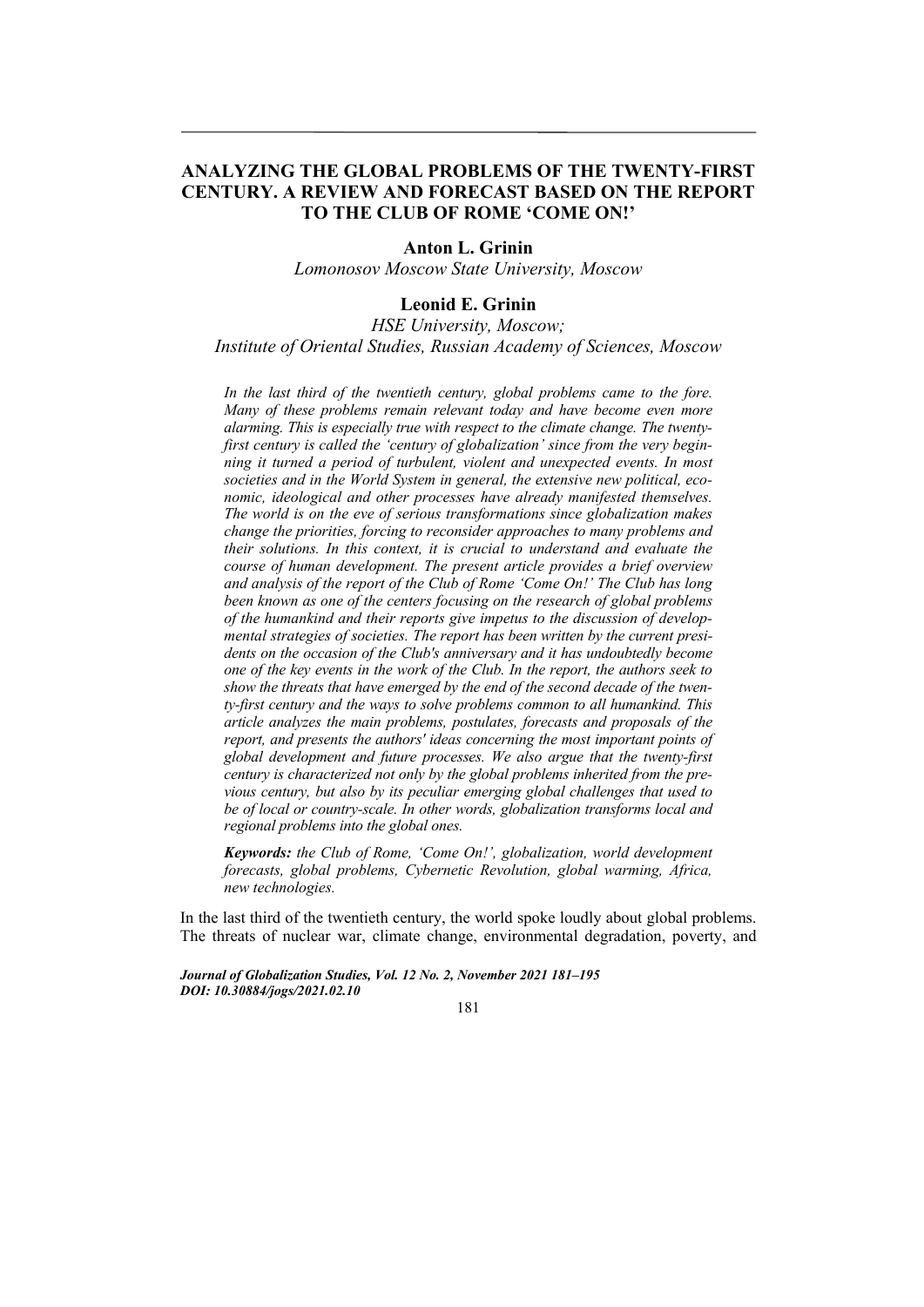malnutrition were considered especially alarming. Yet, there were many other global problems (for more details see Chumakov 1994, 2014; Mazour *et al*. 2003). Many of them have moved into the new century and became even more threatening. This especially refers to the climate change. Meanwhile, as we will show below, the twenty-first century has its own peculiar global problems that might have existed earlier albeit at the local or country level. In addition, it is important for the subject of our study to emphasize the fundamental idea: *in the context of globalization, many local and regional problems evolve into the global ones*.

The Club of Rome is one of the most active organizations that systematically attract attention to the global problems (Meadows *et al*. 1972; Mesarovic and Pestel 1975; Gabor *et al.* 1978; de Montbrial 1979; Pestel 1988; Van Dieren 1995; Wijkman and Rockström 2012; Bardi 2014).

The Club of Rome is an international public organization. It was founded by the Italian industrialist Aurelio Peccei and Alexander King (at that time the Director-General for Scientific Affairs at the OECD) on April 6–7, 1968. The Club brings together entrepreneurs, managers, politicians, high-ranking officials, trusted experts, cultural figures, scientists, *etc*. However, the attitude towards the activities of the Club of Rome is rather ambiguous.

The Club of Rome published a total of 60 reports. Among them twenty-two reports are related to environmental issues. Other nine reports are political and economic models, four reports are management models whose framework is supposed to help in solving of environmental problems. Two reports are devoted to the development of technology, eight – to the development of the Third world countries, nine – to education, labor market and human development. Several reports cannot be attributed to any of these groups (Peresleghin and Lukovnikova 2021).

In 2017, there was presented the report 'Come On!' (Wijkman, Weizsäcker 2018) which was written by the Club's current presidents Ernst von Weizsäcker and Anders Wijkman with contributions from other thirty-four members. 'Come On!' is the anniversary report of the organization, expressing the common position of its members, which, of course, should be considered as a key event in the history of the Club of Rome, and perhaps, it is one of the most important documents of our time (Malakhov 2018). In 2019 and 2021, the Club of Rome also published several reports.

### **1. Global Issues within the Concept of the Report and in Reality**

In the 'Come On!' report, the Club of Rome, which can be generally considered as a liberal-minded organization, harshly criticizes capitalism, opposes financial speculation, and calls for an alternative economy, a 'new Enlightenment', a holistic worldview, and planetary civilization. The report relies on the concept of a 'full world', proposed by the American ecologist and economist in Environment Department of the World Bank Herman Daly (2015), in which he developed the principles of sustainable development (he is also one of contributors of the report).

The 'Come On!...' report continues the line of the famous 'Limits to Growth' (Meadows *et al.* 1972)<sup>2</sup> as well as of the subsequent works whose major idea was 'to stay away from catastrophe' (Peccei 1981), primarily through limiting the population growth and resource consumption. This direction, perhaps, is at the same time the strength of the report 'Come On!' and its weakness (see below). However, according to the authors, alongside with the main problem of resource depletion, the time has come to revise the very philosophy of development.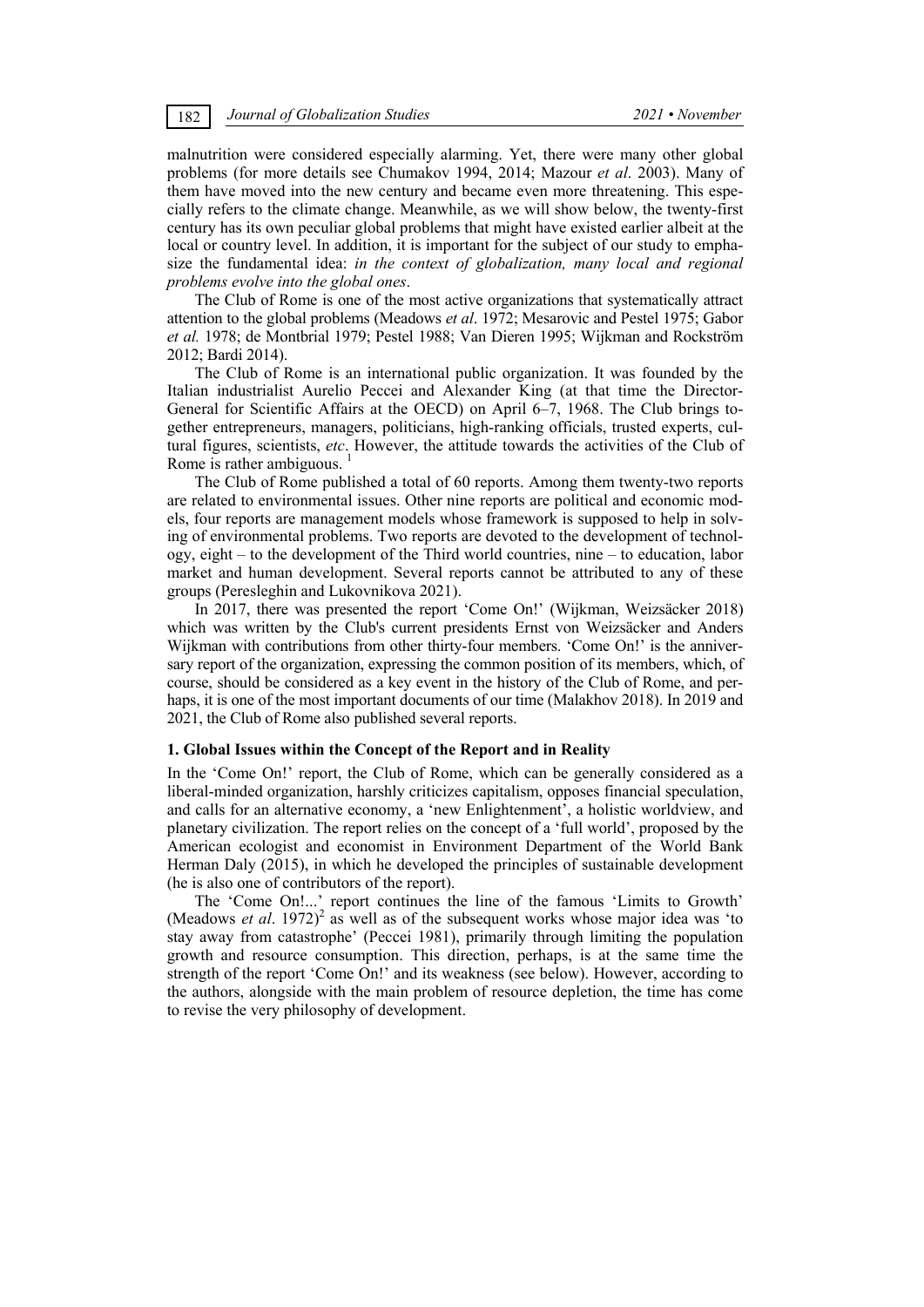The report consists of three chapters (parts). The first chapter – 'C'mon! Don't Tell Me the Current Trends Are Sustainable!' – reflects the current absence of sustainable development trends and aims at demonstrating the depth of the current crisis and the trend towards its aggravation; the second one, entitled 'C'mon! Don't Stick to Outdated Philosophies!', is devoted to the criticism of the dominant outdated worldview and to the presentation of an alternative philosophy; the third chapter – 'Come On! Join Us on an Exciting Journey Towards a Sustainable World!' – is devoted to practical solutions. However, it is worth noting that despite the fact that such a division of the report is indicated by the authors, it is hardly always possible to define in the text what is just a description of the problem, as well as whether it is an analysis or a recommendation. Perhaps, this has occurred because it is a multi-contributor book so there are about forty contributors besides the two main authors.

The title of the report is also unusual. After all, the expression 'come on' has two meanings: 'do not try to fool me' and 'join us', and is more appropriate for an informal and young audience (Wijkman, Weizsäcker 2018: vi; see also comments, *e.g*., Marien 2018).

The first part is devoted to the analysis of the current situation. The world is in danger of a catastrophe. 'The crisis is not cyclical, but growing. And it is not limited to the nature around us. There are also a social crisis, a political and cultural crisis, a moral crisis, as well as a crisis of democracy, of ideologies and of the capitalist system' (Wijkman, Weizsäcker 2018: 2). The authors perceive that the world is on a threshold which is much spoken about and which is really close (for details see below). However, in our opinion, the authors do not fully comprehend the nature of this turning point.

**The climate change and environmental problems.** One of the main problems of our time, according to the authors, is the climate and environmental issues. Of course, the environmental problem has long been among the global ones. In the report, it is presented as the major challenge both in terms of its scale and attention it gets.

The climate change (warming) is marked out as the most dangerous problem. But the report also shows that environmental limits are perceived in almost every other area. Thus, the processes of depletion of stratospheric ozone, chemical pollution of water, air and soil have reached dangerous limits, in particular, the flows of nitrogen and phosphorus go to the biosphere and oceans, so there occurs acidification of the ocean, the consumption of fresh water is increasing and the global hydrological cycle is changing (Wijkman, Weizsäcker 2018: 15). We live during the Anthropocene, the geological era, when human activity becomes decisive for the planet. It is estimated that humans and farm animals together account for 97 per cent of all vertebrates by weight; all other vertebrates, from bats to elephants, account for only 3 per cent (*Ibid*.: 16). The problem of carbon emissions is also really severe (*Ibid*.: 32, 54, 70, *etc*.). The Paris Agreements decided to reduce emissions for 'holding the increase in the global average temperature to well below 2°C' (UNFCCC 2015: 21). The authors sound the alarms that this will be not enough and propose more drastic measures. Another authors' concern is that synthetic biology creates viral and bacteriological organisms with novel and deadly characteristics that can spread around the world (Wijkman, Weizsäcker 2018: 25).<sup>3</sup> According to the authors, the problem of large-scale reduction of biodiversity is really urgent. Also the soil erosion, drought, floods, invasions of certain species (*Ibid*.: 24–25) can significantly increase the dangers faced by the future generations. Another problem is the production of agriculture-based bio-fuels. According to the authors, this is actually permissible, but if one starts to use fertile soils for this purpose, as, for example, in the United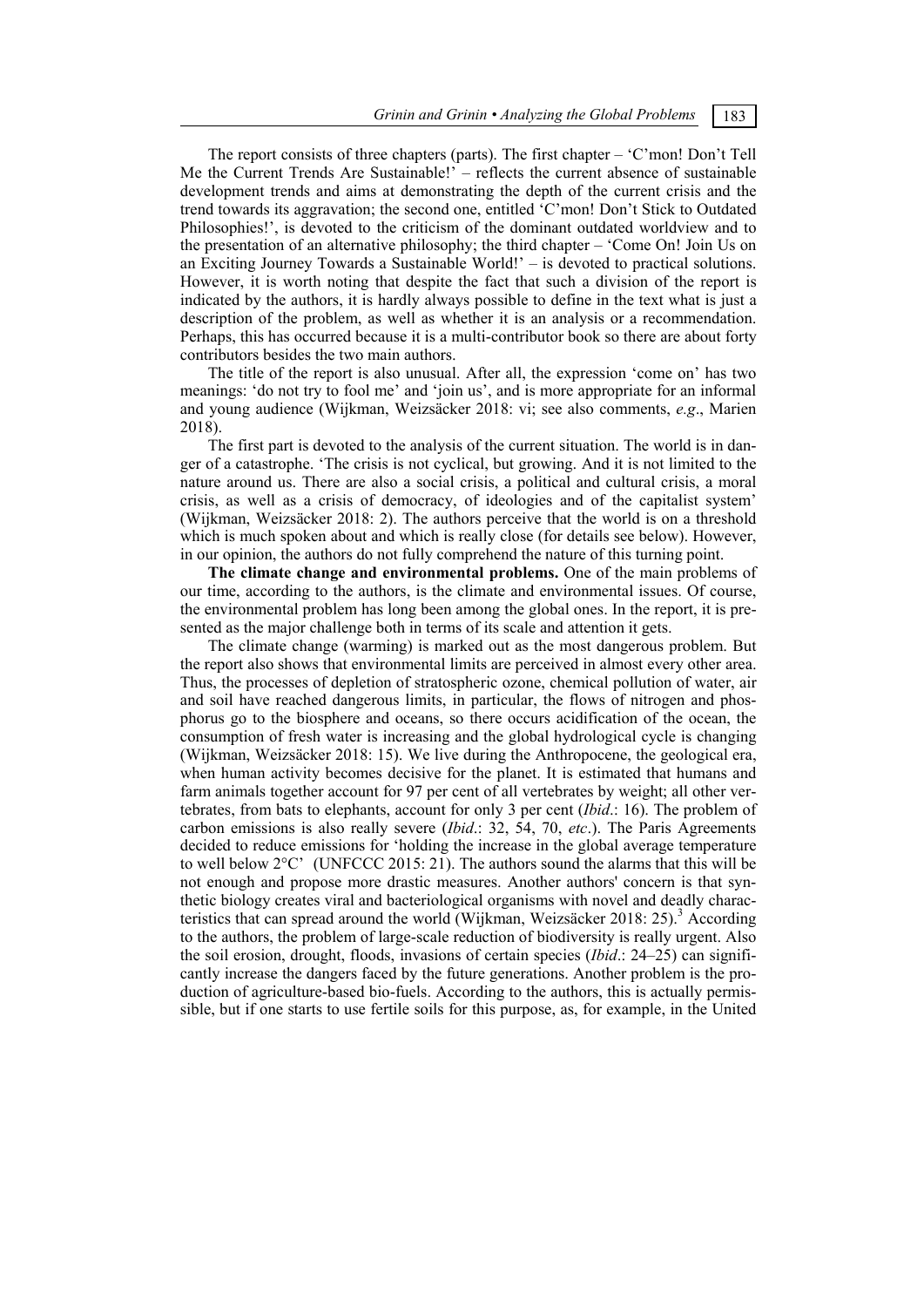States, or virgin forests in Indonesia (for the production of palm oil), the social and climatic consequences may considerably surpass financial benefits (Wijkman, Weizsäcker 2018: 26).

Even this brief description makes it clear what importance the authors attach to environmental issues. Moreover, almost all other considered problems are somehow associated with them. However, the authors often fail to notice deep contradictions in their approaches. For example, while supporting the elimination of poverty in the world (another global problem) and at the same time the environmental improvements and limited resource consumption, they ignore the question of how the poor countries may raise their living standards without increasing the environmental burden. After all, the successes achieved by China, India and other countries in reducing poverty in their countries were associated with large-scale environmental pollution and a sharp increase in the burden on it.

**The problem of human impact on the environment.** Another threat is the growing opportunities for direct regulation of natural and biological processes. The authors of the report acknowledge that although economic growth is compatible with technological progress, from the moment when human activity reached a certain level, there emerges a risk of irreversible abrupt changes in the environment. They emphasize the risk of using largescale technological impacts on the climate (geoengineering) to slow down or reverse the negative impact (Wijkman, Weizsäcker 2018: 23). The threat of introducing genetic engineering methods such as CRISPR-Cas9 is also mentioned (*Ibid*.: 6, 27). At present, the problem of increasing capabilities to manipulate human body can also be considered as global. We have no opportunity to dwell on this in the present study, but we refer the reader to our works on this topic (Grinin L., Grinin A. 2015, 2016).

In our opinion, the problem of modifying the environment is undoubtedly very important. However, this process requires a thorough comprehension and regulation. For example, the issue of genetic modification of plants must be considered from different aspects, both from the perspective of health risks and from the perspective of addressing the problem of malnutrition in undeveloped countries.

**The problem of overpopulation.** Another global problem raised by the Club of Rome is the threat of overpopulation (although, in our opinion, its relevance has already considerably decreased). As we wrote above, along with environmental problems, overpopulation is pivotal for the Club and has been discussed since its foundation. The authors of the report regret that the solution to the problem of overpopulation is not carried out systematically, and in their opinion, the measures are ineffective, although in many developing countries the birth rate is on the verge of simple population reproduction and in some countries even below this level. According to the directors of the Club, in 2012 the lower limit of the biocapacity of population was 7 billion people, while the situation would have been much better if the world population had stabilized at the border of less than 3.5 billion people 50 years ago (Wijkman, Weizsäcker 2018: 27). According to the forecasts, the stabilization of the population number will not occur earlier than the second half of the twenty-first century after exceeding ten billion people. The authors acknowledge that, of course, this is an extremely delicate issue in the political aspect, but they continue to insist on the necessity to reduce the birth rate as much as possible. At the same time, they note that it is incorrect to consider the population growth to be the only reason for the increase in the burden on the planet. Recently, the 'great acceleration' period has clearly shown that by itself it does not explain the massive increase in human impact on the environment. Thus, the economic indicators increased by 40 times, fish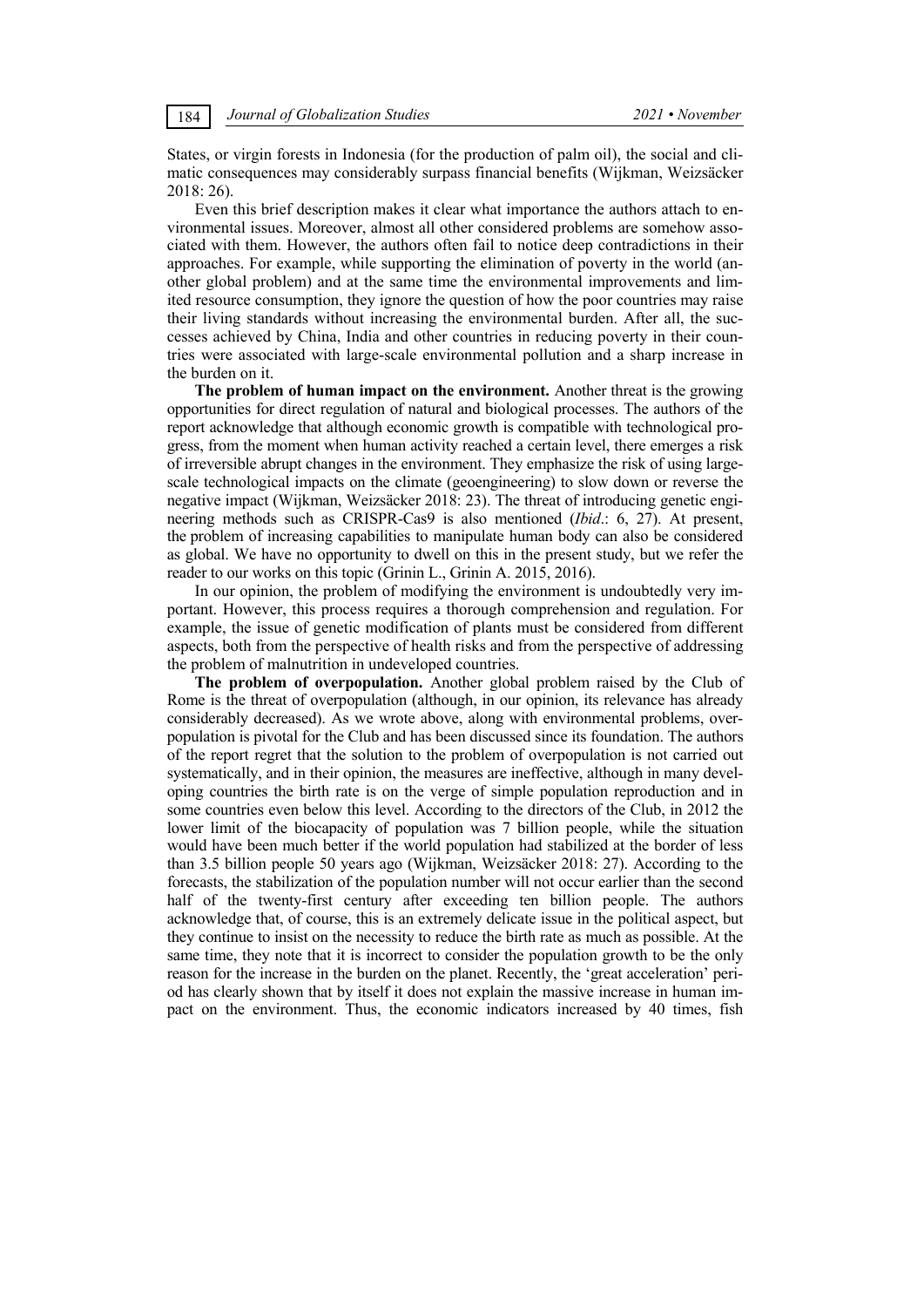$\text{catch} - \text{by } 35 \text{ times}$ , the use of fossils – by 16 times, and water consumption – by nine times. According to the directors of the Club, the problem of climate and environmental pressure would be much less acute if the population did not exceed 9 billion people (Wijkman, Weizsäcker 2018: 30). The report provides two population projections: 'high education' scenario ending up with 8.5 billion people by 2050 and 'Low Education' scenario ending up with 10 billion people by 2050 (*Ibid.:* 29). In their projections, the authors rely on the research on the impact of female education level on population growth. According to such studies, better educated women tend to have fewer children, better overall health, and higher infant survival rates. Thus, the goal of slowing down the population growth depends to a large extent on the further progress in education (Samir, Lutz 2017).

In our opinion, the authors treat the problem of population growth and relative overpopulation not entirely correctly. Thus, one may get an impression that they look more into the past regarding this problem and fail to get away from the ideas of 50 years ago. In the future, the problem of rapid population growth and overpopulation will be very noticeable not in the whole world, but mainly only on one (African) continent.

This is not to say that the Club did not pay attention to African problems. In 1987, 'L'Afrique face à ses priorités (Africa facing its priorities)' (Schneider 1987) was published in the Club of Rome's 'Information Series'. Soon, in 1988, the report 'The Barefoot Revolution' was written by Bertrand Schneider (1988). It continued the topic of the Third World countries, focusing on many problems, especially in agriculture. In 1989, another report 'Africa Beyond Famine' (Lemma and Malaska 1989) was introduced which became a continuation of works on Africa. Then it was a long break, and only in 2021, a new report was released, entitled 'Towards New Narratives of Hope for Fostering Transformative African Futures' (Preiser *еt al.* 2021), which was dedicated to extraordinary planetary cooperation. However, in all these publications as well as in other reports, there is not enough attention paid to the problems of population growth. Meanwhile, in Africa, the population may grow from 1.2 billion to 3 billion or more by 2100. Perhaps, it is better to focus more on African demographics, rather than on the global population growth.

Unfortunately, it is depopulation that is becoming a global problem, since by 2050 the population of dozens of countries will greatly reduce and even more so by 2100. Thus, according to one of the main scenarios for the period from 2017 to 2100, twenty-three countries, including Japan, Thailand and Spain, will face a significant reduction in population, by more than 50 per cent, while the population of China will decline by 48 per cent (Vollset *et al.* 2020).

**Economic problems and growing inequality.** As we have already mentioned, the report pays considerable attention to economic problems. The authors note that big capital has become too arrogant (Wijkman, Weizsäcker 2018: 64); so the problem of capital outflow from large corporations in order to avoid taxation is exacerbating, and that millions of jobs are threatened with extinction (*Ibid*.: 6, 49). Of course, this problem is not new since technological progress typically reduces jobs (and at the same time creates new ones), but now it is becoming global. It is worth noting that the problem of disappearing jobs is considered very superficially, since many analysts show that the substitution of jobs will hardly proceed simultaneously and in the same way in all professions (see, *e.g*., Frey, Osborne 2017); in addition, the situation will change due to the population aging (Grinin L., Grinin A. 2015).

The problem of income inequality and quality of life is especially emphasized. The authors cite popular facts that 800 million people on Earth still suffer from chronic malnu-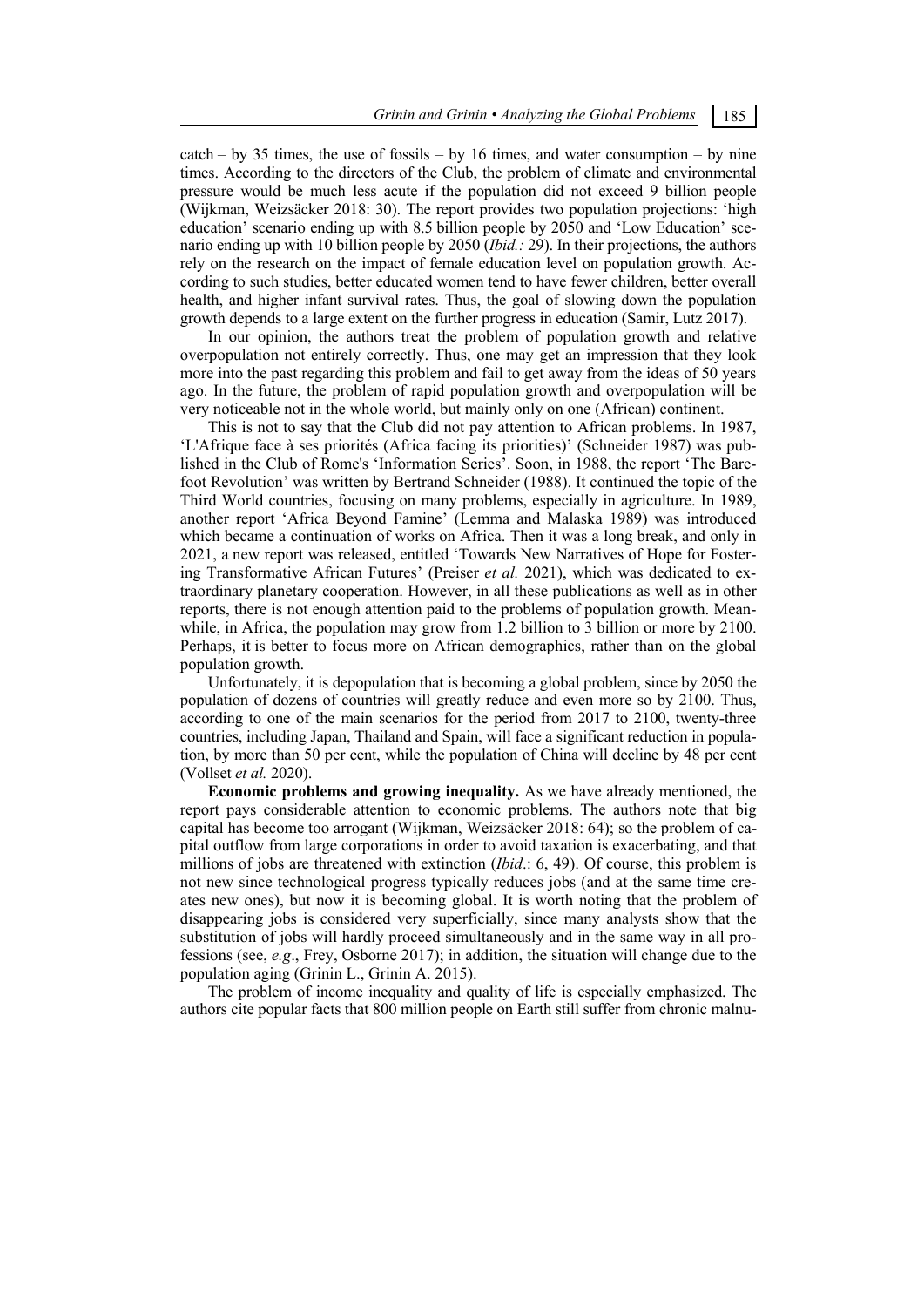trition, while about 2 billion are overweight;<sup>4</sup> at the same time, the middle class in developed countries has been shrinking for 20 years, and the rich make up 1 per cent and eight richest people have more wealth than all the poor people combined (Wijkman, Weizsäcker 2018:  $32$ ).<sup>5</sup> The Club of Rome considers this as the signs of the crisis of capitalism. The authors argue that the degradation of capitalism began already in the 1980s, when financial speculation became the main source of profit, which led to the global financial crisis of 2008–2009. However, the bankers not only maintained their positions but also became 'too big to fail and too big to jail' (*Ibid.*: 8). The authors also point to aggravating problems in the financial sector, especially related to financial bubbles. The current system may recurrently lead to currency crashes, sovereign debt crises and systemic crashes, with an average of more than ten countries being in crisis annually.<sup>6</sup> The authors of the report also mention the problem of inadequate economic indicators, in particular, of the GDP.

Speaking about the destructive role of capitalism, we think one should keep in mind that the system of classical, that is, industrial, capitalism (of the twentieth century), which for a long time determined scientific and technological progress, has found itself on the periphery of modern economy in developed countries. The matter is that it has entered into an unequal struggle against global financial and information imperialism. In other words, it is impossible to solve global problems while ignoring the fact that it is financial and digital globalization (that is, the cooperation of the largest financial, media and information corporations) that is largely the source of these problems.

**The problem of technological progress and other challenges.** The authors of the report express concern about the theory of exponential growth (known primarily due to Ray Kurzweil and Peter Diamandis), especially because of the so-called 'rebound effect', according to which increased efficiency leads to increased consumption and, as a result, to increased damage to the environment (Wijkman, Weizsäcker 2018: 48).

The authors of the report, however, believe that 'Moore's law will not work forever and its dynamics will fundamentally change around 2020 or 2025, and the miniaturization of transistors seems close to its end' (*Ibid*.: 48). At the moment, many experts agree with this (see, *e.g*., Peercy 2000). Although there are other opinions, for example, that transistors will stop decreasing, however Moore's law may persist (Anthony 2016). We believe that miniaturization and microminiaturization will continue, since it is one of the key characteristics of the new technological revolution (Grinin L., Grinin A. 2015). However, the transition to a new trajectory of microminiaturization will not be a linear process; it is possible only on the basis of new major innovations.

The authors of the report point out an interesting problem of digitalization and techno-utopianism, which they show in the framework of development of artificial intelligence and generational conflicts. Thus, according to the authors, modern young people consider themselves as 'digital natives' and look down on 'digital immigrants', that is, older people who grew up with books, pens and paper.<sup>7</sup> The report draws attention to the shadow side of digital economy. For example, services like Uber and their users do not share common costs (for urban infrastructure used by drivers, *etc*.) – and in their current form do not meet sustainability criteria.

It is noteworthy that when speaking about young people and the shadow side of the digital economy, the authors of the report do not mention the impact of computer games. Meanwhile, the situation has loomed large and become a real global problem. Despite the fact that this problem is often not discussed, in 2019 the World Health Organization was forced to officially include 'play disorder' in the list of the international classification of diseases (Kamenetz 2019). Today the inference of games and social networks for teen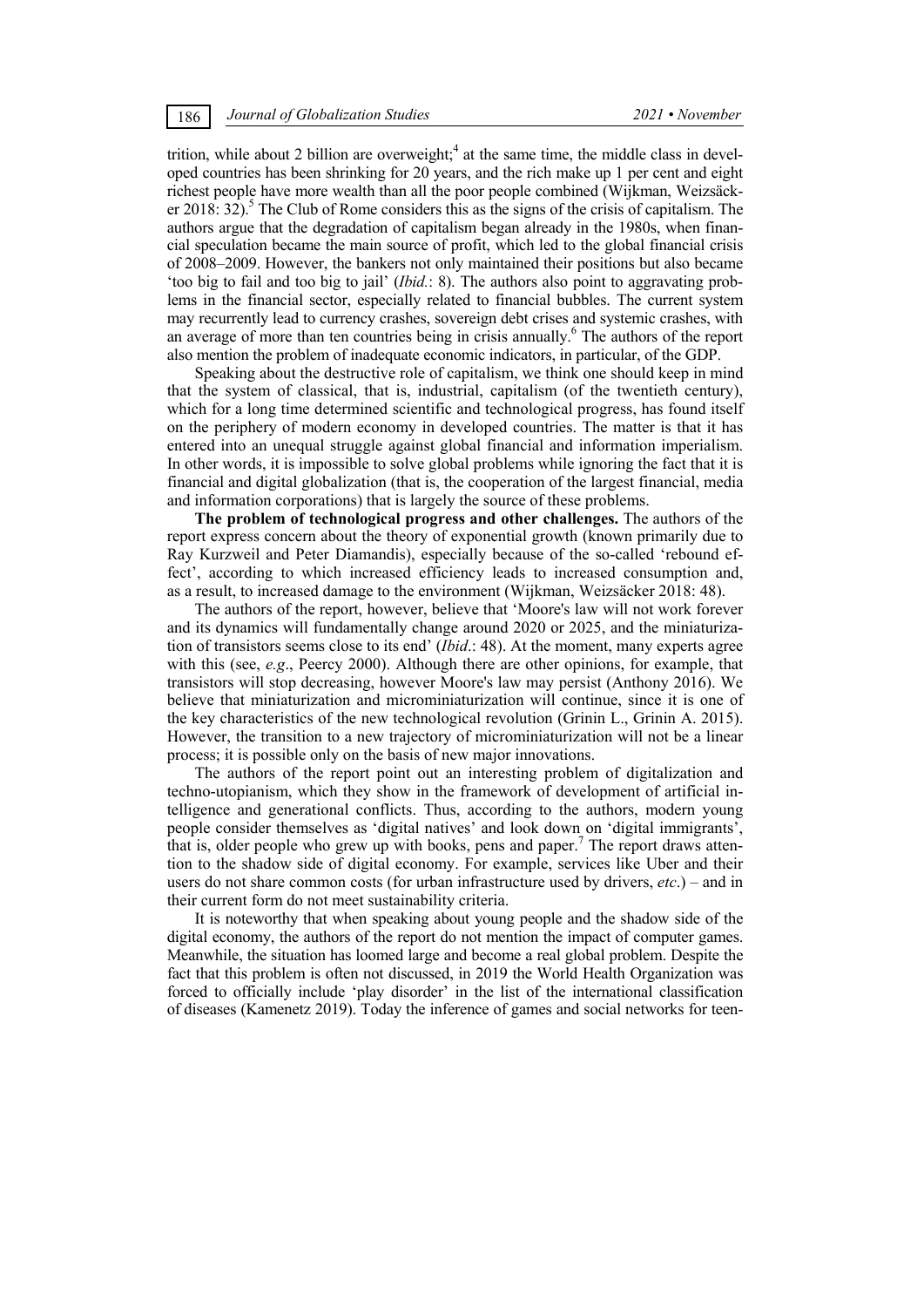agers is evident. Even the US Senate has recently discussed this issue regarding Facebook CEO Zuckenberg. However, his new plans with now a new company ('Meta') could endanger teenagers' mental health even more than the previous ones.

It is also worth noting that when speaking about the development of technologies, the authors practically do not mention artificial intelligence (AI), it is mentioned only in the context of general problems. Today, a number of researchers (see, *e.g*., Plebe, Perconti 2020) including the head of artificial intelligence at Facebook (Knight 2019) note a slowdown in the development of AI. However, it is obvious that this direction will be one of the key factors in the development of technology, since it will dramatically increase the self-regulating technology, which, in our opinion, will become the main trend of the new technological revolution (Grinin *et al.* 2020). The artificial intelligence will become an integral part of many products and services and it will significantly increase productivity, but at the same time will also be a source of a number of problems in terms of rising unemployment and increasing inequality (Makridakis 2017). However, the associated attack on human rights appears especially dangerous. This global problem of the twenty-first century seems threatening.

Among other problems of our time, the report mentions military conflicts, including in the Middle East, some African countries, Afghanistan and Myanmar. Another problem is the almost forgotten threat of nuclear weapons (Wijkman, Weizsäcker 2018: 27).

In general, despite the fact that the report touches a wide range of problems, in our opinion, the overall picture is not clear enough, partly due to its excessive alarmism.

## **2. What the Authors of the Report have Missed**

In this section, we will consider the report in more detail and analyse some of its weak points in relation to global problems.

**The global problem of climate change.** As we have already pointed out, this issue occupies a disproportionately large volume in the report, given that the purpose of the work is to address all major global issues. Similar to other reports of the Club of Rome, the 'Come On!' report completely ignores alternative views on the causes of global warming and alternative scenarios related to the assessment of the available natural resources.

The development of technologies already contributes in a way to the solution of environmental problems and will certainly continue to do it in the future. The refining technologies help reduce  $CO<sub>2</sub>$  emissions, and may even allow carbon dioxide to be used for recycling, for example, into chemical feedstock for the production of plastics and fuels (Blundell 2020). Biotechnology and nanotechnology (via self-regulated systems of purification and processing, the creation of new artificial biomaterials, *etc*.) may help to solve the problems of pollution of cities, water bodies, as well as of the waste disposal.

**Is resource scarcity a global problem?** As we have already mentioned, the concept of the Club of Rome is based on the World3 model stating the limited resources for development. Fifty years later, the authors of the report 'Come On!' continue to rely on it. Thus, for example, they write, 'We now live in a world full of human infrastructure. The human footprint has grown so large that, in many cases, limits on the availability of natural resources now constrain real progress more than limits to consumer goods' (Wijkman, Weizsäcker 2018: 179). Meanwhile, the model presented in the report 'The Limits to Growth' (Meadows *et al.* 1972) has not confirmed its relevance. The foreseen catastrophe of lack of resources has not happened. Thus, for example, despite the population growth by two and a half times after 1961 (World Bank 2020a), the food production index has almost quadrupled (*Ibid.*). According to the model and in the fore-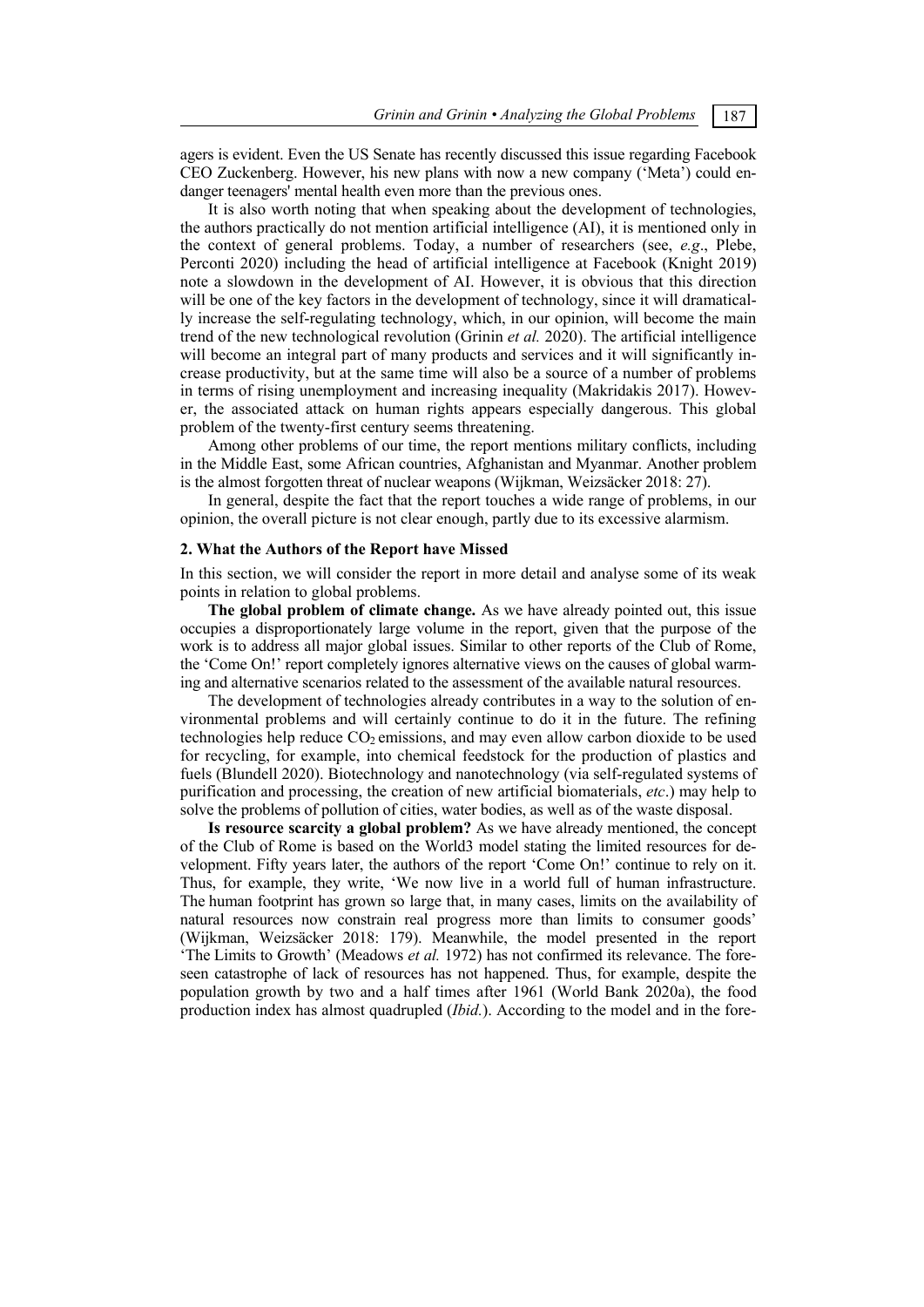casts of the report 'Limits to Growth' the lack of resources in the 2000s should have led to a sharp decline in the amount of food per capita. In reality, between 2000 and 2016, the malnutrition decreased by more than 30 per cent (World Bank 2020b).

Why is the model so imprecise? In our opinion, similar to the 'Come On!' report, it does not take into account the impact of technological progress. The late twentieth – early twenty-first century coincides with the final phase of a new industrial revolution (which we call the Cybernetic). The final phase will begin in the 2030s – 2040s and will last until the 2060s – 2070s. During this period, there will happen a transition to production and services based on the 'smart' and self-regulating systems. This phase, according to our forecasts, will also overlap with the sixth Kondratieff wave (which we date to the 2020–2060s). The Cybernetic revolution will be characterized by a breakthrough in medicine that can unite many other technologies. Together they will form a complex system of self-regulating production. We designate this complex as MANBRIC-technologies, according to the first letters of the technologies included in it (medicine, additive, nano-, biotechnology, robotics, information and cognitive technologies). According to our forecasts, the final phase will not only significantly increase the expected duration and quality of human life, but will also lead to the emergence of an opportunity to change and modify the very biology of human body (Grinin L., Grinin A. 2015; Grinin A., Grinin L. 2015; Grinin *et al.* 2017; 2020; 2021a).

So, at present the humankind is rather successfully coping with the problem of resources. In the medium term, the discovery of new energy sources or a sharp reduction in the cost of existing ones are quite possible.

It is characteristic that the Club of Rome focuses mainly on natural resources, while the role of the human factor in production and economy is generally increasing. Meanwhile, the report does not consider the quantity and quality of the working population from the point of view of its limited availability, on the contrary, it expresses ideas about its excessiveness and forthcoming huge reduction in employment. The report states:

According to the International Labour Organization (ILO), the world would need roughly one billion additional jobs to overcome global unemployment. This is actually Sustainable Development Goal (SDG). It would mean that developing countries need to create more than 50 million new jobs every year. At the same time, even in the poorest countries, the capacity of agriculture to absorb additional labour is rapidly diminishing (Wijkman, Weizsäcker 2018: 110).

In our opinion, in developed and middle-developed countries, as well as in many developing countries (except for Africa, see above), there is a real or potential shortage of labor resources. However, we believe that while the future technological wave will bring major changes in the structure of employment with inevitable costs and negative consequences, it will also be able to alleviate the problems of limited labor force (associated with a decrease in youth and with population aging). This will happen not so much due to demographic growth, but primarily due to an increasing level and quality of life. First of all, thanks to breakthroughs in medicine that will contribute to the increase of working age and quality of biological life. The artificial intelligence supports the expansion of opportunities for remote work which may reduce unemployment, making the labor market largely global. Nevertheless, the problem of surplus labor is and will remain urgent in the regions with a rapidly growing population, where the so-called 'youth bulges' will increase. These are primarily countries in sub-Saharan Africa.<sup>8</sup>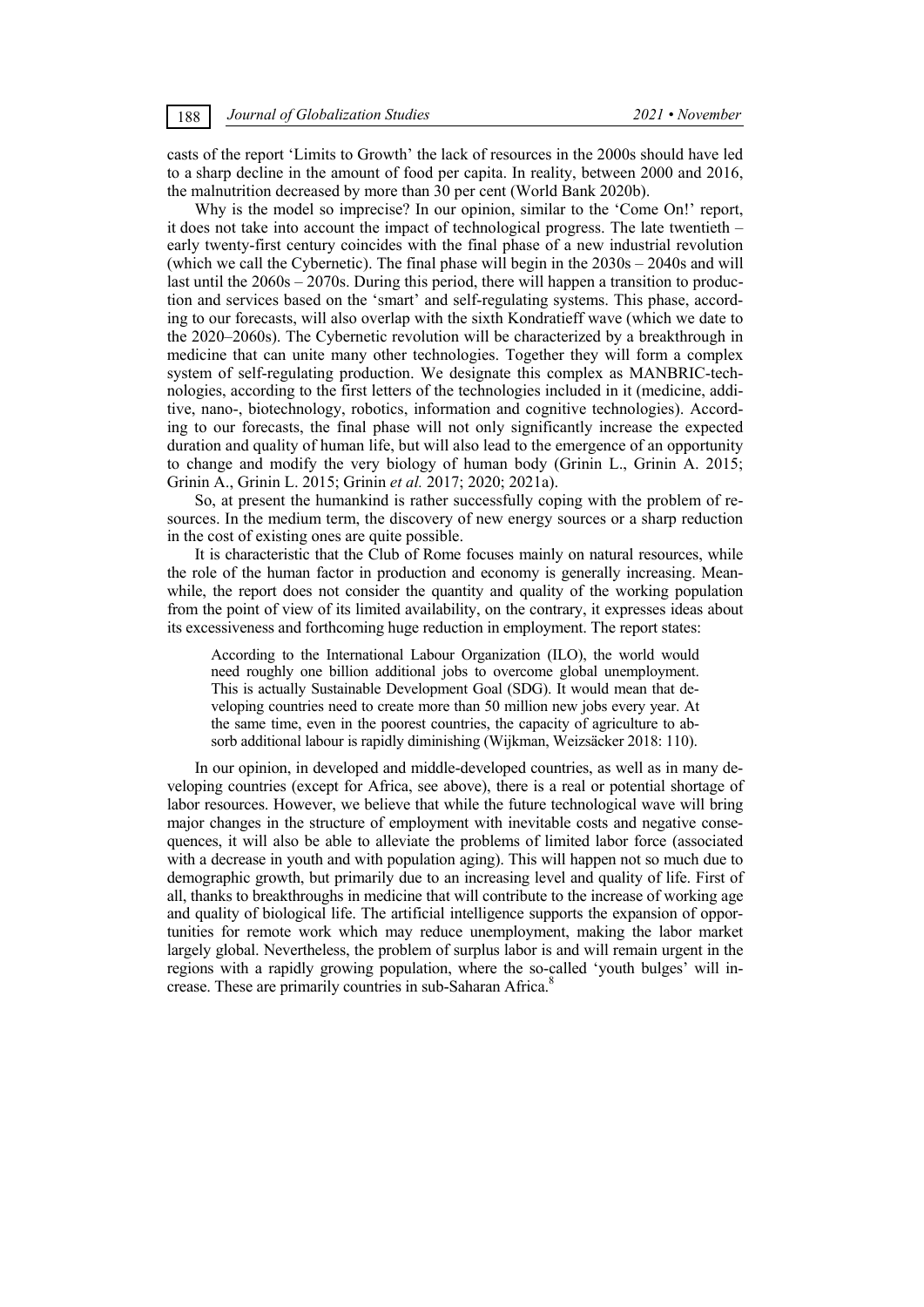Technologies can provide an impetus for a further increase of nutritional resources. It is interesting that the authors of the report often offer the right ideas but do not develop them into the required solutions. Thus, on the one hand, they constantly speak about the limited resources and impossible expansion of the economy to reduce their deficit. On the other hand, they give good examples of farms for growing fish, algae, shellfish and other types of marine resources. Thus, they overlook the opportunity for a global solution to the food problem by means of the cultivation of marine and river animals and plants. Given the vast undeveloped aquatic regions and new agricultural technologies, the transition from harvest to artificial farming could help to cope with the problem of growing population. In other words, a transition from an appropriating economy (catching wild species) to a producing one (growing) is necessary in the marine and river economy, similar to what once occurred in agriculture.

The technological development is likely to solve many political problems, such as, for example, the global contradictions between the aging North and the young South; the trend towards gerontocracy (due to the growing share of the elderly population in society) and a possible crisis of democracy; excessive influence of global capital on world politics; negative impact of the emerging electronic state on the human rights and freedoms. We understand electronic state is a state with a significantly reduced number of state supervisory bodies, mainly based on SSS technology.

The improvement of self-governing social systems and limiting the opportunities of the electronic state, as well as using cryptocurrencies to limit the influence of financial capital may become possible solutions (on some opportunities see Grinin 2019; Grinin L., Grinin A. 2015; 2016; Grinin *et al.* 2020; 2021a).

As we pointed above, the issue of climate change and resource depletion driven by industrial production and increased consumption, in fact, contradicts one of the main ideas of the report concerning the fight against poverty. Today it seems highly improbable that a state, especially with a large or growing population, can move to a highly developed stage without massive industrial production and increasing pressure on natural resources. At the same time, the costs of preserving the environment are unbearable for such countries. The solution of this issue by international communities and organizations is still ineffective. On the contrary, in the process of globalization, the less developed countries are often used to withdraw the polluting industries from developed countries, which, in turn, increasingly monopolize the financial sector and the service market.

**An error in the demographic forecast.** In our opinion, the demographic trends are among the main neglected points of the report to the Club of Rome 'Come On!' In particular, it ignores the factor of population aging. According to the UN data (WIPO 2020), a sharp increase in the elderly population numbers is expected in the twenty-first century. The growth in the total number of people of retirement age will be especially rapid in the next two decades: during this historically short period of time it will practically double and, in general, will noticeably exceed a billion people. However, a particularly rapid acceleration will be observed in the global number of population over 80. Compared to 1950, their number will increase by almost 50 times by 2075.

At the same time, the greatest difficulties in the next 20–30 years will await the countries of the First world, where the rapidly growing number of people of retirement age will be accompanied by an ever-accelerating reduction in the number of people of active working age, and in 20 years the number of the former is likely to exceed the number of the latter (Grinin 2018; Grinin, Korotayev 2020).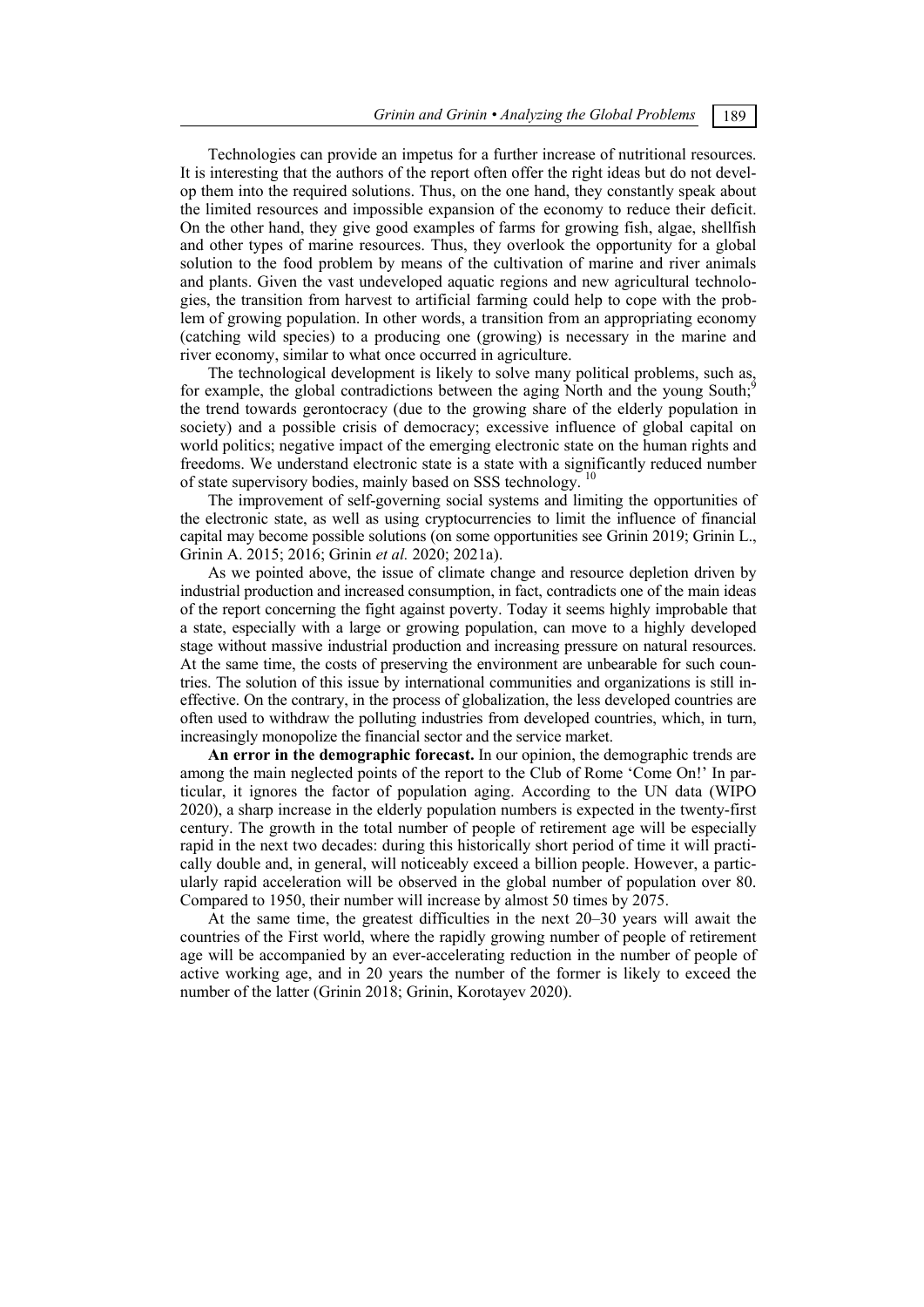The authors of the report do not take into account that the population aging will be the most important factor determining the development in the twenty-first century. We believe that at the first stage, that is, in the coming decades, global aging may become a driver of a technological breakthrough. This may happen for several fundamental reasons. First, an aging population not only in developed but also in developing countries will lead to a sharp increase and development of medical services. Secondly, the development of peripheral and developed countries will be leveled. Thirdly, the population aging will increase the labor shortage in a number of countries, including Russia, which will cause additional demand for technologies replacing human labor, especially the low-skilled labor. At the same time, the population growth along with technological progress will lead to socio-political destabilization in the World-System, which may begin in the next 15–20 years (Grinin L., Grinin A. 2019; Grinin, Grinin, Korotayev 2021b). This corresponds to the cycle of the Cybernetic revolution, whose modernization phase should cause social and economic upheavals, after which a new wave of technological revolution will start (for more details see Grinin L., Grinin A. 2015; 2016; Grinin *et al.* 2017; 2020, 2021a).

Also, according to the theory of Kondratieff waves, the next decade is likely to become a period of the downward phase of the fifth Kondratieff wave, that is, generally depressive, which always increases tension (Grinin *et al.* 2017).

Population aging will affect not only technological development but also other spheres, including the economic development. We disagree with the assertion of the authors of the report that uncontrolled consumption is a phenomenon that will only intensify if the course of development is not changed. At present, the consumption largely depends on the young generation of developed countries where the demographic situation is changing dramatically. In the middle of the twenty-first century, when the elderly population starts to dominate in these countries, the structure of economic demand will considerably change. The elderly are likely to consume less innovation, but spend more on health services, and also the population's savings may increase. Many sectors of the economy will have to significantly transform (see Grinin L., Grinin A. 2019; Grinin, Grinin, Korotayev 2020).

The global problems of aging in many countries, the growth of the population in Africa and the decline in fertility require a comprehensive solution which may be contributed by the supposed breakthrough in medicine (due to its impact on life expectancy and reproductive capabilities, genetic engineering, treatment of hereditary diseases, improvement of biological quality life, *etc*.).

#### **3. Conclusion**

In its report, the Club of Rome often emphasizes that it describes global problems, like global environmental and climate problems, global economy, global development, *etc*. But is the report of really equal value for all countries? Unfortunately, one can easily notice the authors' Westcentrism. <sup>11</sup> The Club of Rome presidents are so accustomed to living and thinking within the Western paradigm that they do not even specify who their recommendations are intended for. But it is clear from the report itself – for the Western reader. However, even today the aging West with its non-growing economy starts to give way to developing and growing Asia. The trend will continue, and in a few decades, along with the growing share of the world's population, the development center will gradually move to the African continent.<sup>12</sup> However, there is no analysis of how the cultural and political characteristics of Africa will transform with the growing economic importance of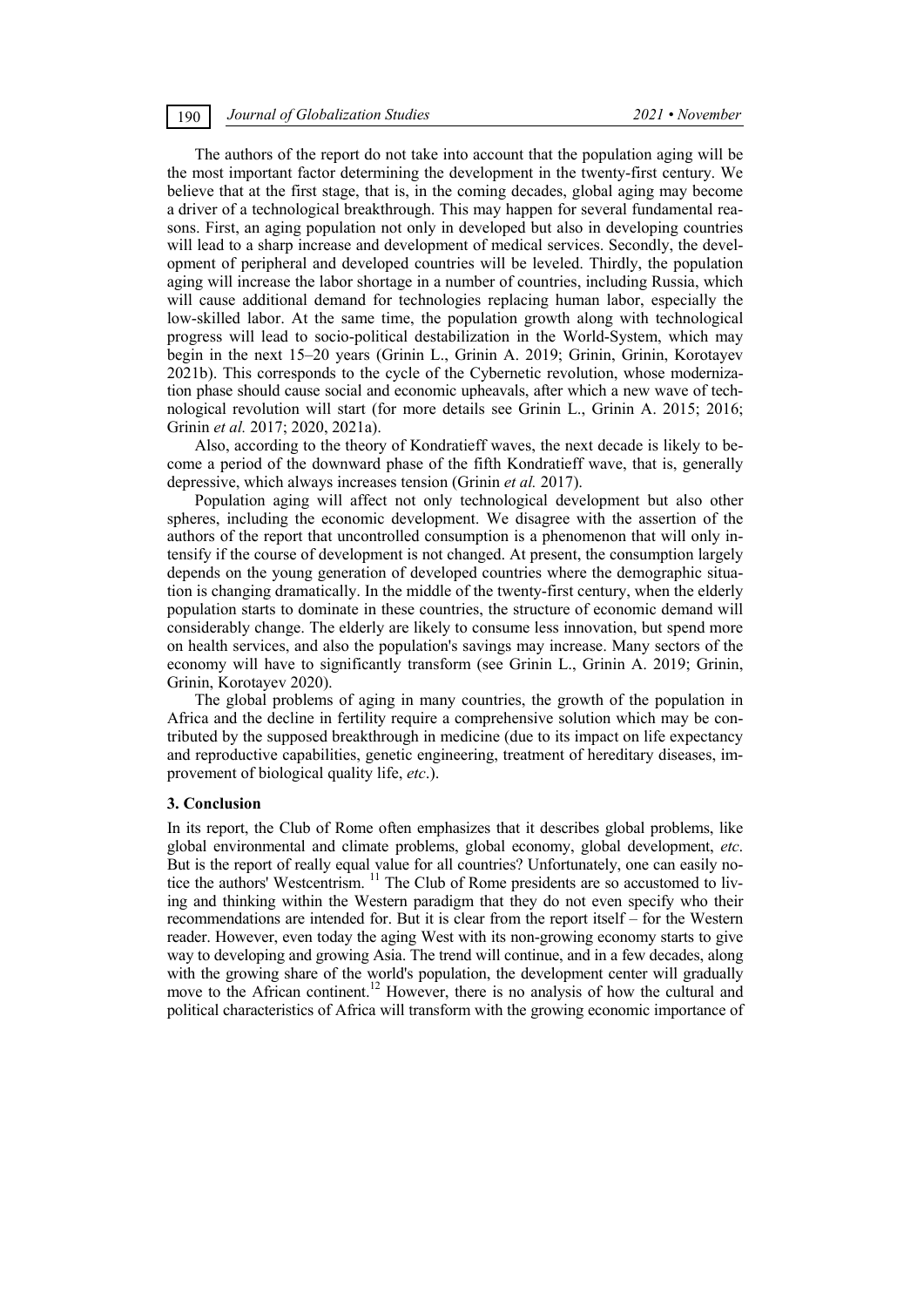this continent; in fact, this question is not even raised. In other words, the report can be viewed as a very indicative survey of modern Western political thinking, which is in search of solutions to growing problems, but cannot abandon the West-centric view.

We want to conclude with the idea that the world is currently in search of answers to critical questions: whether modern global economy is destined to complete resource depletion of both production and climatic resources? Are we at the threshold of no further development? And is there a necessity to reject the aspiration for economic growth? Is there any urgent need to reduce consumption and change the whole production system connected with market, pursuit of gain, and instead create a system of regulation, social redistribution and self-limitation on a global scale? In other words, whether the time has come to change modern capitalism for something like state capitalism or socialism of a new type, since modern capitalism (= current industrialism) has exhausted its opportunities for growth and expansion and poses threats to the climate and future development.

We have no definite answers to them. On the one hand, the tasks of climate preservation are imperative, but on the other we still believe that although today we are on the eve of considerable transformations which will probably lead to increasing economic and technological regulation, the opportunities and reserves for normal (and accelerated) economic growth will preserve for at least the nearest half century or even to the end of the century (see Grinin L., Grinin A. 2021a, 2021b; see also Akaev *et al.* 2019).<sup>13</sup>

In addition, when choosing a strategy for reducing greenhouse gas emissions, we must base on the recognized world documents, especially the Paris Agreement, which says that a strategy for reducing greenhouse gas emissions should combine with a strategy for sustainable development. Thus, the standard of living should not decrease but rise, poverty should be eradicated, and food production should not decline (see UNFCCC 2015). And the interests of developing countries should be especially taken into account.

There are a number of factors, including the developing Third world, a new technological wave, and some others, which will provide favorable environment conditions for economic growth and support pursuit of gain as a necessary and important impetus for societal development (including innovations). Still the directions, sources and centers of economic growth will certainly change. And the society's objective is to find the ways to canalize development towards a generally advantageous direction and to find an optimal combination of private initiative with social program, and of the increasing consumption as a source of economic development with optimized consumption.

### **Funding**

The study has been supported by the Russian Scientific Foundation (project № 20-61- 46004).

## **NOTES**

 $1$  Conspiracy theorists consider it as the harbinger of future development, others regard the Club as a kind of 'shadow institution' that draws up the plan for the development of civilization (see, *e.g*., Onuf 1983) and is a 'think tank' guarding interests of the 'global power brokers': the Bilderberg Group, the Committee of 300 and others (see, *e.g*., Khmelevsky 2014). 2

 $<sup>2</sup>$  So far this is the most famous work of the Club. The report was based on the World3 computer</sup> model, which was led by Jay Forrester's assistant Donella Meadows. The computer model examined the behavior of the global system over a timespan of two hundred years – from 1900 to 2100 – and was based on five variables: population, food production, industrialization, pollution, and consumption of non-renewable natural resources.

 $3$  The coronavirus pandemic, by the way, has shown that these are far-fetched fears.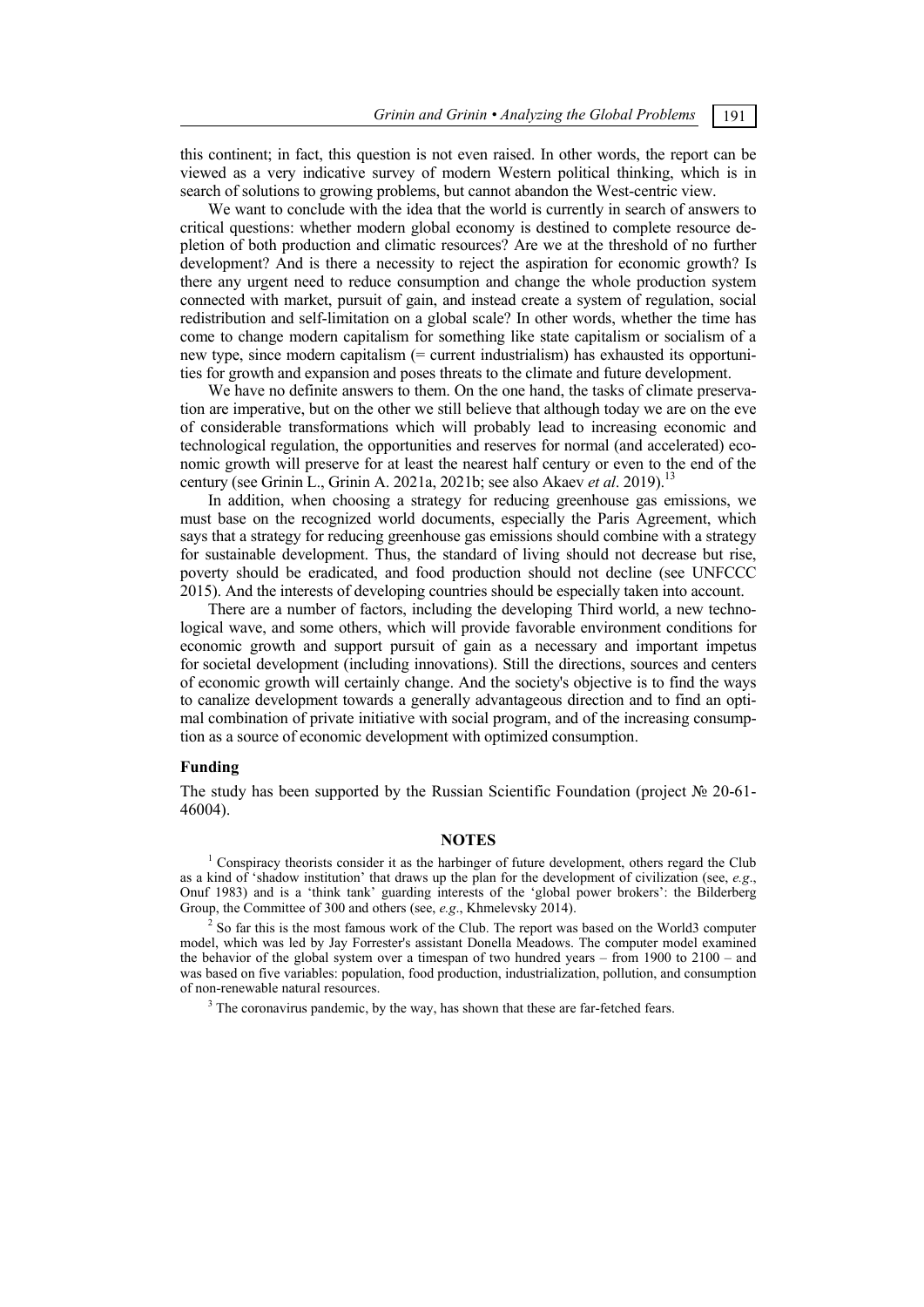<sup>4</sup> This problem emerged already in the last century, but today, in the twenty-first century, it expands to the global level.

<sup>5</sup> The situation is similar with this problem. More precisely, the polarization of population in terms of income is observed throughout history, but today it is turning into a global one, since the financial capital has globalized.

 $6$  The described problem is adjacent to the one indicated in Endnote 4, while the transformation of financial capital into a global one makes global problems from all its shortcomings.

 $<sup>7</sup>$  The problem of the generation gap became very acute already in the past, if not in the nineteenth</sup> century. However, due to globalization of the media and Internet space, it is also moving to the global level.

<sup>8</sup> Thus, the problem of overpopulation will narrow from a global to a continental scale, although its global impact will go far beyond the borders of Africa. At the same time, the problem of labor shortages will grow from a country to a global level, although one may hope that the new technological wave will significantly mitigate it.

<sup>9</sup> This may become a truly global problem.

<sup>10</sup> Socio-technical self-regulating systems (SSS) perform social and administrative functions (that is, control, verification, distribution, security, rating and other functions) using a set of technologies in the absence or little participation of officials and specialists (Grinin *et al.* 2020, 2021a).

<sup>11</sup> The Club of Rome has released only a few reports concerning the third world countries: 'Third World: Three Quarters of the World' (Guernier 1980). The report describes reforms in agriculture in developing countries, its decentralization and the need to respect nature in the third world. In the same year, the report 'Dialogue on Wealth and Welfare' (Giarini 1980). The third – in 1980 – was the report 'Towards More Effective Societies' (Hawrylyshyn 1980). Meanwhile, there are many complains on the lack of synthetic views of the world problems with a full-fledged analysis of situations in different parts

of developing countries (*e.g.* Olatunji and Bature 2019). 12 Along with the problem of the rapidly growing population of sub-Saharan Africa, the accelerated economic growth in African countries will constitute a single problem that will go far beyond the boundaries of the African continent, and in terms of status it will be between continental and global scale.

 $13$  Now the authors are working within the group of Russian scientists on the report to Club of Rome titled 'Beyond of Limits' in which we will hope to give answer on some these questions.

## **REFERENCES**

- Akaev, A., Rudskoi, A., Sarygulov, A., and Sokolov, V. 2019. A New Era of Machinery: Will the Accumulation of Capital Grow and Labor Intensity Decrease? *Social Evolution and History* 18 (1): 67–93. DOI: 10.30884/seh/2019.01.04.
- Anthony, S. 2016. Transistors will Stop Shrinking in 2021, but Moore's Law will Live on. *Ars Technica*, July 25. URL: https://arstechnica.com/gadgets/2016/07/itrs-roadmap-2021-moores-law/.
- Bardi, U. 2014. *Extracted: How the Quest for Mineral Wealth is Plundering the Planet*. White River Junction: Chelsea Green Publishing.
- Blundell, S. 2020. New Technology Could Turn CO2 Waste Emissions into Useful Materials. 2020 *Open Access Government*, July 25. URL: https://www.openaccessgovernment.org/ technology-to-turn-co2-waste-emissions-into-useful-material/915.
- Budyko, M. I. 2002. Global Warming. In Menzhulin, G. V. (ed.), *Climate Change and Their Consequences* (pp. 7–12). Saint Petersburg: Nauka. *Original in Russian* (Будыко М. И. Глобальное потепление // *Изменения климата и их последствия* / отв. ред. Г. В. Менжулин. СПб.: Наука. C. 7–12).
- Chen Xueming. 2017. *Marxism and the Construction of an Ecological Civilization*. In Lihuan Wu and Baixiang Liu (eds.), *The Ecological Crisis and the Logic of Capital* (pp. 427– 438). URL: https://doi.org/10.1163/9789004356009\_021.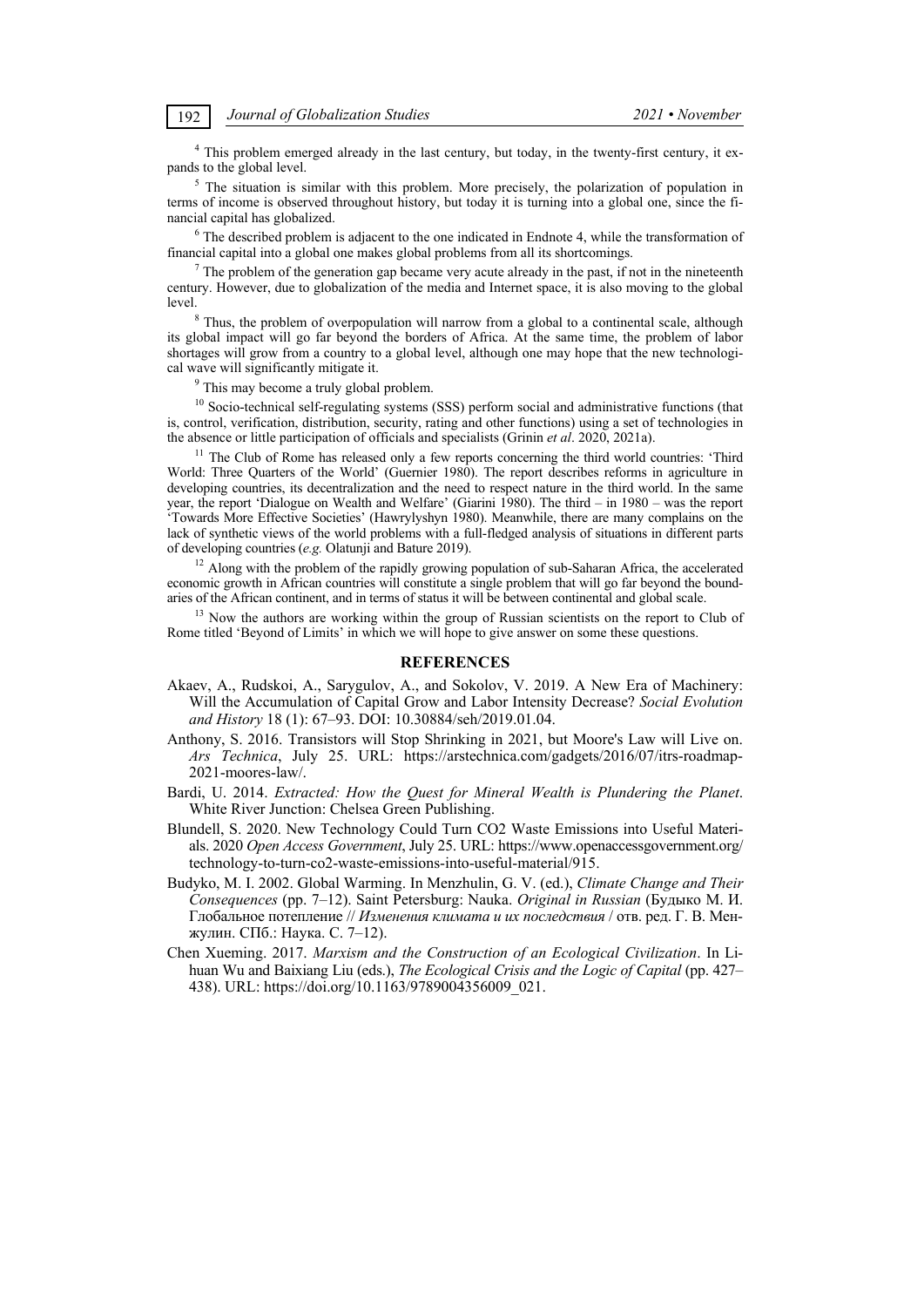- Chumakov, A. N. 1994. *Philosophy of Global Problems*. Moscow: Znanie. *Original in Russian* (Чумаков А. Н. *Философия глобальных проблем*. М.: Знание).
- Chumakov, A. N. 2014. *Globalization. The Contours of the Integral World.* Moscow: Prospekt. *Original in Russian* (Чумаков А. Н. *Глобализация. Контуры целостного мира.* М.: Проспект).
- Daly, H. E. 2015. *Economics for a Full World. Great Transition Initiative*. URL: https:// greattransition.org/publication/economics-for-a-full-world.
- Frey, C. B., Osborne M. A. 2017. The Future of Employment: How Susceptible Are Jobs to Computerisation? *Technological Forecasting and Social Change* 114: 254–80. URL: https:// doi.org/10.1016/j.techfore.2016.08.019.
- Gabor, D., and Colombo, U. *et al.* 1978. *Beyond the Age of Waste.* Oxford, *etc.*: Pergamon Press.
- Giarinin, O. 1980. *Dialogue on Wealth and Welfare: An Alternative View of World Capital Formation, a Report to the Club of Rome*. Oxford, *etc.*: Pergamon Press.
- Grinin, A., Grinin L. 2015. The Cybernetic Revolution and Historical Process. *Social Evolution and History* 14 (1): 125–184.
- Grinin L. 2018. Seven Weaknesses of America and Donald Trump. *Vek globalizatsii* 2 (26): 6–31. *Original in Russian* (Гринин Л. Е. Семь слабостей Америки и Дональд Трамп. *Век глобализации.* № 2 (26). С. 6–31).
- Grinin L., Grinin A. 2015. *From Choppers to Nanorobots. The World is on the way to the Era of Self-Governing Systems*. Volgograd: Teacher. *Original in Russian* (Гринин Л. Е., Гринин А. Л. *От рубил до нанороботов. Мир на пути к эпохе самоуправляемых систем*. Волгоград: Учитель).
- Grinin L., Grinin A. 2016. Coming Technological Revolution and Global Risks. *Vek globalizatsii* 4 (20): 40–58 *Original in Russian* (Гринин Л. Е., Гринин А. Л. Грядущая технологическая революция и глобальные риски. *Век глобализации*. № 4 (20). С. 40–58).
- Grinin L., Grinin A. 2019. Looking Ahead: Forecasts for the 21st Century. *Vek globalizatsii* 3: 3–24. *Original in Russian* (Гринин Л. Е. Взгляд в будущее: прогнозы на XXI столетие. *Век глобализации*. № 3. С. 3–24).
- Grinin L., Grinin A. 2021a. Reflections on the Economic Growth and Future. Part 1. Growth and the 'Decline of the West'. *Filosofia i obshchestvo* 3: 5–34. *Original in Russian* (Гринин Л. Е., Гринин А. Л. Размышления об экономическом росте и будущем. Статья первая. Рост ВВП и «закат Запада». *Философия и общество*. № 3. С. 5–34).
- Grinin L., Grinin A. 2021b. Reflections on the Economic Growth and Future. Part 2. Global Issues and the Economic Growth. *Filosofia i obshchestvo* 4. *Original in Russian* (Гринин Л. Е., Гринин А. Л. Размышления об экономическом росте и будущем. Статья вторая. Глобальные проблемы и экономический рост. *Философия и общество*. № 4).
- Grinin L., Grinin A., Korotayev A. 2017. Forthcoming Kondratieff Wave, Cybernetic Revolution, and Global Ageing. *Technological Forecasting and Social Change* 115: 52–68. DOI: 10.1016/j.techfore.2016.09.017.
- Grinin L., Grinin A., Korotayev A. 2020. A Quantitative Analysis of Worldwide Long-Term Technology Growth: From 40,000 BCE to the Early 22nd Century. *Technological Forecasting and Social Change*, 155. DOI: 10.1016/j.techfore.2020.119955.
- Grinin L., Grinin A., Korotayev A. 2021a. COVID-19 Pandemic as a Trigger for the Acceleration of the Cybernetic Revolution, Transition from E-Government to E-State, and Change in Social Relations. *Technological Forecasting & Social Change*. DOI: https://doi.org/10.1016/j.techfore.2021.121348.
- Grinin L., Grinin A., Korotayev A. 2021b. Global Trends and Forecasts of the 21st Century. *World Futures* 77 (5): 335–370, DOI: 10.1080/02604027.2021.1949939.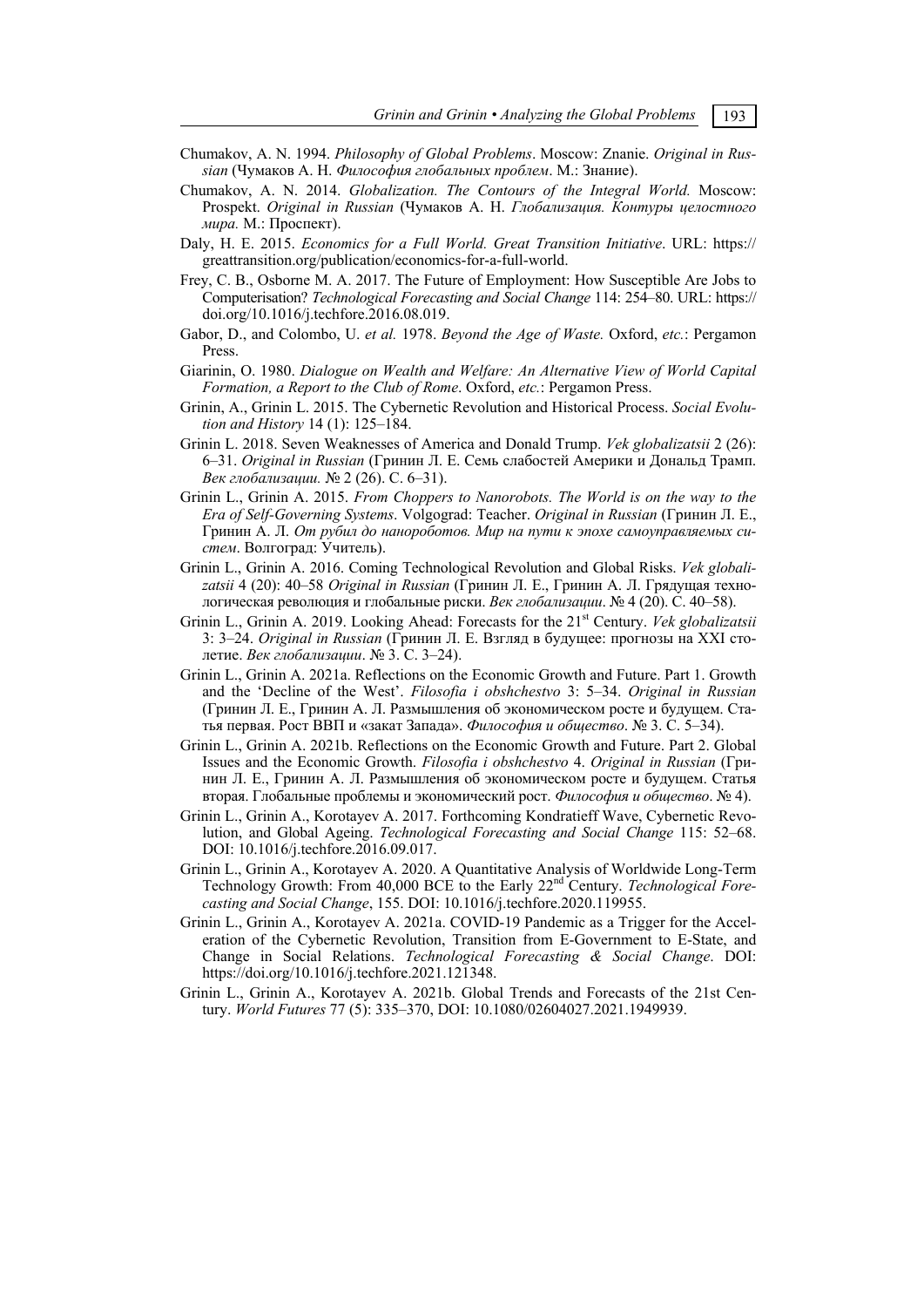Grinin, L., and Korotayev, A. 2020. Seven Weaknesses of the U.S., Donald Trump, and the Future of American Hegemony. *World Futures*. https://doi.org/10.1080/02604027.2020. 1801309.

Grundmann R. 1991. The Ecological Challenge to Marxism. *New Left Review*, 19: 103–120. Guernier, M. 1980. *Tiers-Monde: Trois Quarts du Monde*. Paris: Dunod.

- Hawrylyshyn, B. 1980. *Towards More Effective Societies: Road Maps to the Future.* Oxford: Pergamon Press.
- Kamenetz A. 2019. Is 'Gaming Disorder' an Illness? WHO Says Yes, Adding it to its List of Diseases. *NPR*, May 28. URL: https:// www.npr.org/2019/05/28/727585904/is-gamingdisorder-an-illness-the-who-says-yes-adding-it-to-its-list-of-diseases.
- Keen S. 2020. Nobel Prize-Winning Economics of Climate Change is Misleading and Dangerous – Here's Why. *The Conversation*, September 9. URL: https://theconversation.com/ nobel-prize-winning-economics-of-climate-change-is-misleading-and-dangerous-heres-why-145567.
- Knight W. 2019. Facebook's Head of AI Says the Field Will Soon 'Hit the Wall'. *Wired*, April 12. URL: https://www.wired.com/story/facebooksai-says-field-hit-wall/.
- Khmelevsky S. 2014. Threats and Challenges of Modern Russia through the Prism of the Prophecies of the 'Club of Rome'. *Sotsialno-Politicheskie Nauki* 1: 6–15. *Original in Russian* (Хмелевский С. Угрозы и вызовы современной России сквозь призму пророчеств «Римского клуба». *Социально-политические науки*. Вып. 1. С. 6–15).
- Lemma, A. and Malaska, P. 1989. *Africa Beyond Famine: A Report to the Club of Rome*. Co-operation for Development Series, 6. London *etc*.: Tycooly Publishing.
- Makridakis S. 2017. The Forthcoming Artificial Intelligence (AI) Revolution: Its Impact on Society and Firms. *Futures* 90: 46–60. DOI: 10.1016/j.futures.2017.03.006.
- Malakhov A. 2018. '*Come on!' the Anniversary Report of the Club of Rome*. URL: https://malakhov.link/come-on-report. *Original in Russian* (Малахов А. 'Come on!' – юбилейный доклад Римского клуба).
- Marien M. 2018. Book Review of Come On!: A Report to the Club of Rome: New Frontiers. *Cadmus*, 3 (14): 1–12.
- Mazour, I. I., Chumakov, A. N., and Gay, W. C. (eds.) 2003. *Global Studies Encyclopedia.* Moscow: Dialog, Raduga Publishers.
- Meadows, D. H., Meadows, D. L., Randers, J., and Behrens, W. W. III. 1972. *The Limits to Growth*. New American Library Universe Books.
- Menzhulin, G. V. 1992. *The Impact of Expected Climate Changes on Crop Yields: Estimates for Europe, the USSR, and North America Based on Paleoanalogue Scenarios*. Boulder, CO: Westview Press.
- Menzhulin G. V. 1997. Global Warming, Carbon Dioxide Increase and the Prospects of Crop Potential. *Journal of Agricultural Meteorology* 52 (5): 377–407.
- Mesarovic, M., and Pestel, E. 1975. *Mankind at the Turning Point*. New York: E. P. Dutton Hutchinson.
- Montbrial, Th., de 1979. *Energy: The Countdown.* Oxford: Pergamon Press.
- Murphy J. 2020. Wikipedia Censors List of Scientists Who don't Agree with Global-Warming 'Consensus'. *The New American*. March 10. URL: https://thenewamerican.com/wikipediacensors-list-of-scientists-who-don-t-agree-with-global-warming-....
- Nordhaus W. 2018. Projections and Uncertainties about Climate Change in an Era of Minimal Climate Policies. *American Economic Journal: Economic Policy*, 10 (3): 333–60. DOI: 10.1257/pol.20170046.